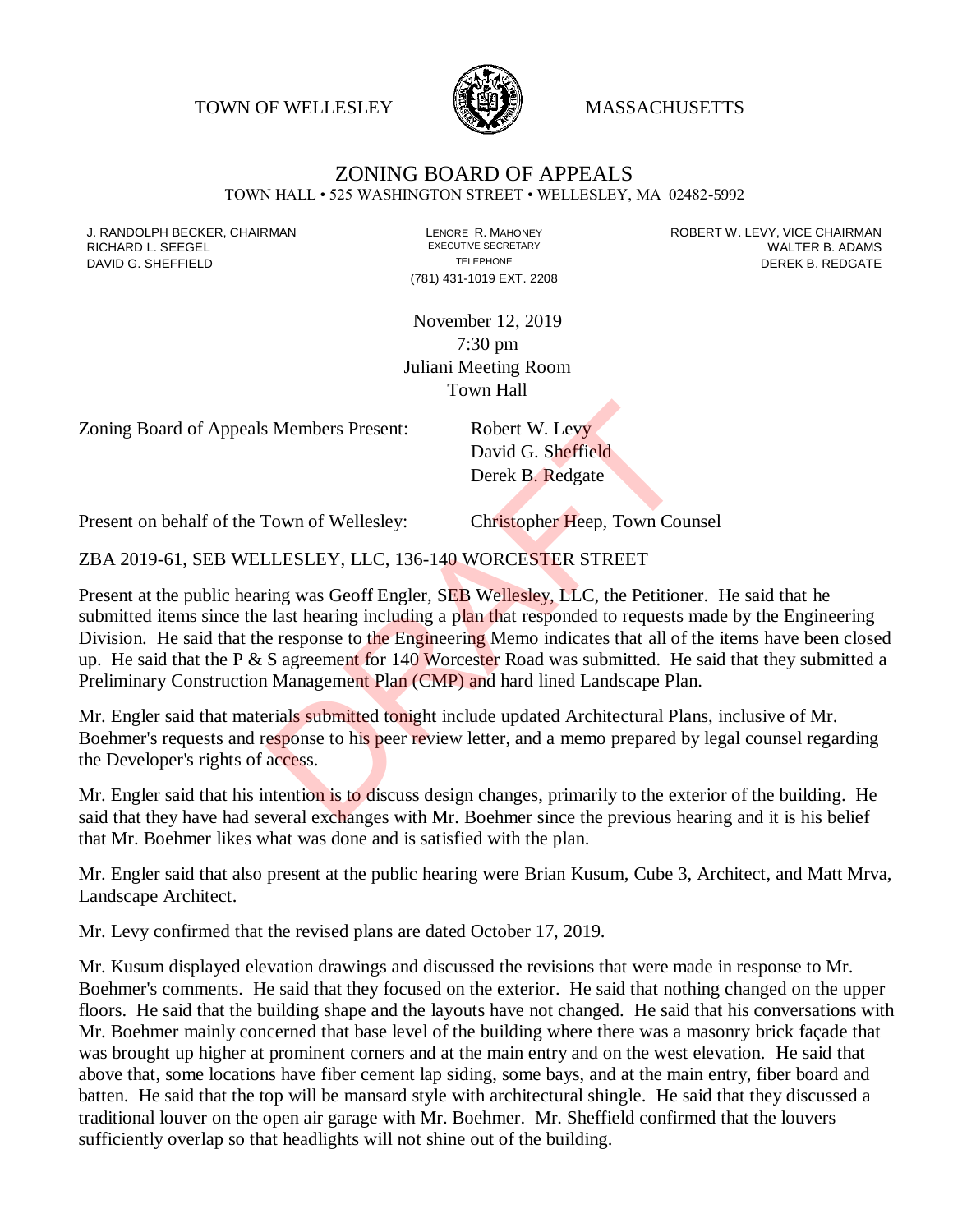Mr. Kusum said that they are working on making the main entry canopy more prominent.

Mr. Kusum said that the west elevation was changed slightly. He said that they adjusted the plans to make more of a tower at the front entry, removed the box bay and moved the masonry higher. He said that there will be significant horizontal banding above the parking level and added pilasters to add some depth at the first floor level.

Mr. Levy asked if there will be any mechanical equipment visible that is not shown on the plan. Mr. Kusum said that there will be a relatively small parapet. He said that they were going to cluster the mechanical over the center so that you would not see them driving down Route 9. Mr. Engler said that they will submit a roof plan to be added to the plan set.

Mr. Sheffield discussed the view from Cedar Street east on Route 9. He said that screening from different angles may be required. He said that mechanicals tend to be shiny and there could be glare from the western sun at certain times.

Mr. Levy discussed the view corridor. He said that it is a heavily mature wooded area and it is his understanding that it will remain so. He asked what will it look like coming east on Route 9. He asked how much of the building will be visible and how close you will have to be to see it. Mr. Mrva said that there is quite a bit of vegetation right up to the road. He said that heading east, you will be right at the property before seeing it. Mr. Sheffield said that it is a long downward slope from Cedar Street and you might be able to see the building over the top of the trees. Mr. Mrva said that the trees are approximately 40 to 60 feet tall. Mr. Sheffield asked that a section of Route 9 looking south from Cedar Street be generated that shows the slope of the road, the mass of the building and the assumed height of the trees to see how much work will have to be done to conceal any mechanicals. Mr. Redgate said that a rendering of the height of trees in relation to the building would be helpful. Mr. Levy discussed a 40B project on Great Plain Avenue where the heavily wooded site was cleared. He said that he would like to get a better of idea of what this will look like. He said that people are used to driving by and seeing a wooded lot. He said that they will now see what will probably be one of the tallest buildings on Route 9 in Wellesley. Mr. Engler said that they can do a good representation of what the Board is asking for. rew corridor. He said that it is a heavily mature wooded<br>remain so. He asked what will it look like coming east of<br>be visible and how close you will have to be to see it. N<br>ight up to the road. He said that heading east, y

Mr. Mrva discussed the Landscape Plan. He said that there will be a mix of deciduous and evergreens along the foundation of the building and along the street edge. He said that there will be some ornamental trees along the street edge as well. He said that they are proposing five new deciduous shade trees in the parking lot. He said that they will be setting the building into the forest, so existing vegetation will surround the building. He said that they will plant a lot of flowering materials, four new evergreen trees, several upright evergreen shrubs for lush planting at the foundation and the perimeter of the site. He said that he spoke with Mr. Boehmer, who liked the plan. He discussed changes that Mr. Boehmer had asked for regarding replacement of shrubs with ornamental grasses and area for snow storage. He said that both the outdoor seating and small play area will be fenced in. He said that they will provide conservation seed mix along the back of the property. He said that people will be able to cross from the property onto the Town Land, which is a nice amenity for the residents.

Mr. Engler said that since the previous hearing, they officially filed a Notice of Intent (NOI) with the Wetlands Protection Committee (WPC). He said that they had a site walk today and the first hearing is upcoming. He said that Chris Lucas will review the NOI on behalf of the WPC.

Mr. Heep said that the deadline to close the hearing is December 15, 2019. Mr. Engler said that it is unlikely that the project will have completed WPC review by the deadline for closing this hearing. Mr. Levy discussed concerns about competing Boards issuing conditions that may be in conflict with whatever permit the Zoning Board may grant. He said that the Zoning Board generally likes to be the Board of last stop. Mr. Heep said that the WPC will be reviewing the project under the Wetlands Protections Act (WPA) and this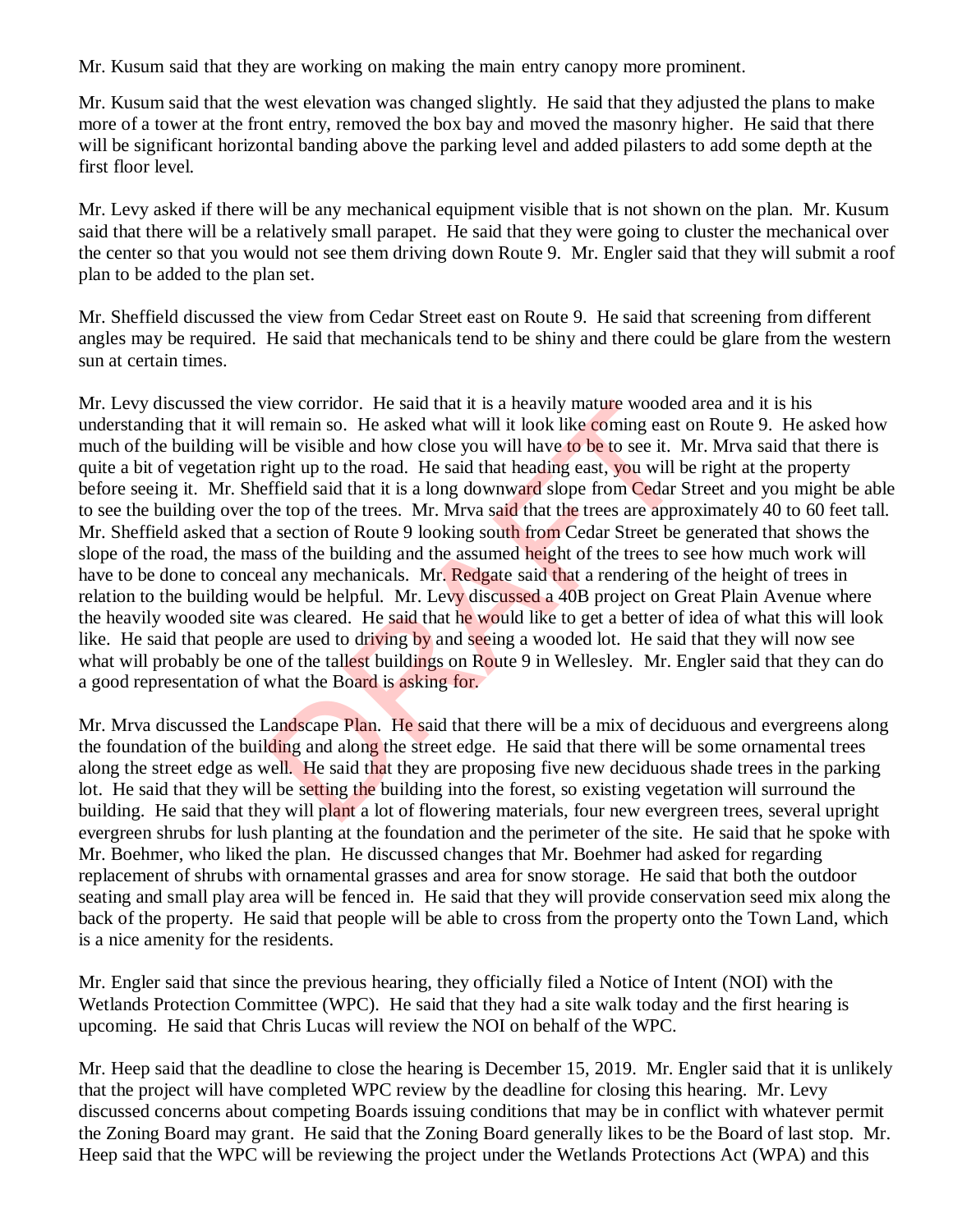Board has been to waive three or four of the Town's local wetlands regulations. He said that the wetlands review of the project is split between the two boards. Mr. Levy discussed having a peer review to consider both aspects.

Mr. Heep said that there is some value in having the same reviewer look at both the NOI and review it under the bylaw. He said that he has a scope of work from Chris Lucas, who is ready to do the work on behalf of the Zoning Board and the WPC under the WPA. He said that the Board should have Mr. Lucas' report before the next hearing.

Mr. Engler said that the first hearing was held on June 18, 2019. He said that nothing much was done over the summer. He said that it would be a benefit to the Board and a benefit to him as the Applicant to review the draft decision together, so there is opportunity to have collaboration. He said that it would be helpful to review a draft decision while the Board is waiting for the wetlands peer review. He said that he will provide the renderings that the Board has asked for.

Mr. Levy asked if this is planned to be a spring project. Mr. Engler said that it was planned for summer.

Mr. Redgate asked about keeping the hearing open while drafting conditions. Mr. Heep said that he can produce a draft while the public hearing is still open. Mr. Engler said that he prefers the collaborative approach of reviewing the draft decision together while the hearing is open and having the ability to submit any additional materials that the Board may want.

Mr. Levy discussed the site control issue. He said that the Applicant previously submitted an assignment of Purchase and Sale agreement for the Cartwright property. He said that the agreement expired on September 1, 2019. He said that if site control is prerequisite for the Board to issue a decision, the Board will need to see something that shows that the agreement has not expired. Mr. Engler said that he will submit something to show that.

Mr. Levy said that on the issue of the paper street, the Board got a letter from an attorney from Freeman Law Group. He said that he did not find that analysis very persuasive. He said that read the published case that was cited and was still not convinced that the Applicant, as a matter of right, has the ability to use the whole width of the paper street to access the contiguous parcel, which was not meant to have access from the paper street. He said that the Applicant is using them by combining them, which is the classic definition of overburdening. keeping the hearing open while drafting conditions. Mr.<br>public hearing is still open. Mr. Engler said that he prefe draft decision together while the hearing is open and ha<br>hat the Board may want.<br>ite control issue. He sai

Mr. Heep said that the memo, as submitted by the attorney thus far, was not persuasive. He said that the concern is that if the property abuts a road, it is generally deemed to have access over the road for the full length and width. He said that the portions of the development parcel that abut Alpine Street have right to use Alpine Street for access. He said that the other record lot on the far side by Echo Road that is a concern. He said that lot does not abut Alpine Street and does not appear to have ever been intended to be accessed by it. He said that the comment in the legal memo is that no portion of that lot is accessed over any portion of Alpine Street that is not owned in fee by the Applicant. He said that, in looking at the plans, he is not sure if that is factually accurate. He said that there seems to be a small area that is owned by the town that is covered by road that is used to access the parcel. He said that memo as submitted does not satisfy him that the matter that Mr. Levy raised has been disposed of. Mr. Levy discussed a classic example where a private way end in a cul de sac, where somebody owns a lot at the end of the cul de sac and decides to put a road to the lot behind it, which was not contemplated at the time the cul de sac was built. He discussed overburdening the private way. Mr. Engler said that if Town Counsel wants to put the question in writing, he will relay it to his counsel. He asked how the land will ever be used. He said that they are getting an Order of Conditions that has been designated as a resource area. He said that nobody is ever going to use this land. Mr. Levy said that he worked on another project on Route 9 where the paper street was abandoned and the abutter now own the fee in the way, not subject to any restrictions. He said that the burden is on the Applicant to show the Board what the legal rights are to it.